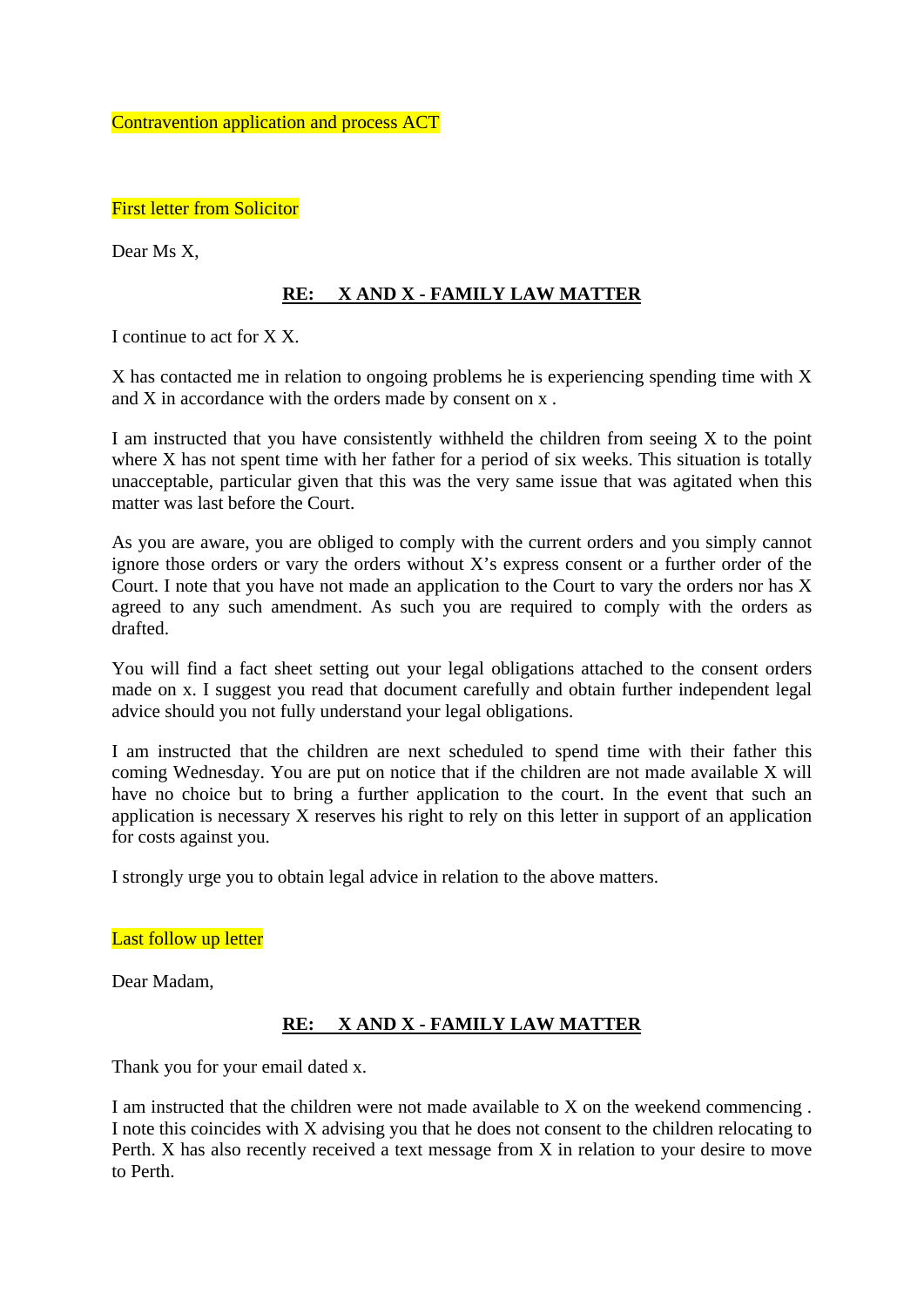X does not consider it appropriate that the children have been caught up in this dispute. The children should not have been involved in the decision to relocate to Perth until after there has been a consensus reached between the parties.

It is not X's intention to frustrate your plans. It is simply his position that he does not consider that the children relocating to Perth is in their best interests. He is particularly concerned that if the children move to Perth they will not be encouraged to maintain an ongoing close relationship with him. As I trust you appreciate, in circumstances when children live geographically apart from one of their parents, it places a greater onus on the residential parent to encourage and facilitate the ongoing relationship with the other parent. Given that there have been regular and ongoing problems with X spending time with children whilst they are living in Canberra, he holds grave doubts that this relationship can survive if they move to Perth. The fact that this relationship appears to have broken down last weekend gives further support to his fears.

As a means of resolving this impasse X proposes the following:

- 1. Firstly, that the children immediately resume spending weekend contact with him;
- 2. Secondly, that if it is your committed intention to relocate to Perth, that you spend a trial period of time in Perth without the children, to make inquiries about accommodation, employment and the children's education. During that time the children will remain with  $X$  and he will give a written undertaking to you that they will be returned to you immediately upon your return;
- 3. Thirdly, that when you return the two parties attend mediation and you can exchange information and provide details of what you propose should there be an agreement that the children relocate to Perth. In particular, X would like to discuss how you propose to maintain the ongoing relationship between the children and X should they live geographically apart.

X wishes to make it clear that the above proposal should not in any way be interpreted by you as being his consent to the children relocating to Perth. The trial period for you in Perth should not be interpreted as you making firm plans for the children to relocate, so it would be premature for you to obtain accommodation, enrol the children in school or find employment if you are doing so on the assumption that X will change his mind. These are all matters that the two of you can discuss at mediation upon your return.

Not surprisingly, X would like to see evidence that the children will be made available to spend regular and significant time with him, in accordance with the current Court orders. Irrespective of whether or not they relocate to Perth the children's regular attendance at contact is essential.

I look forward to receiving your response within 7 days.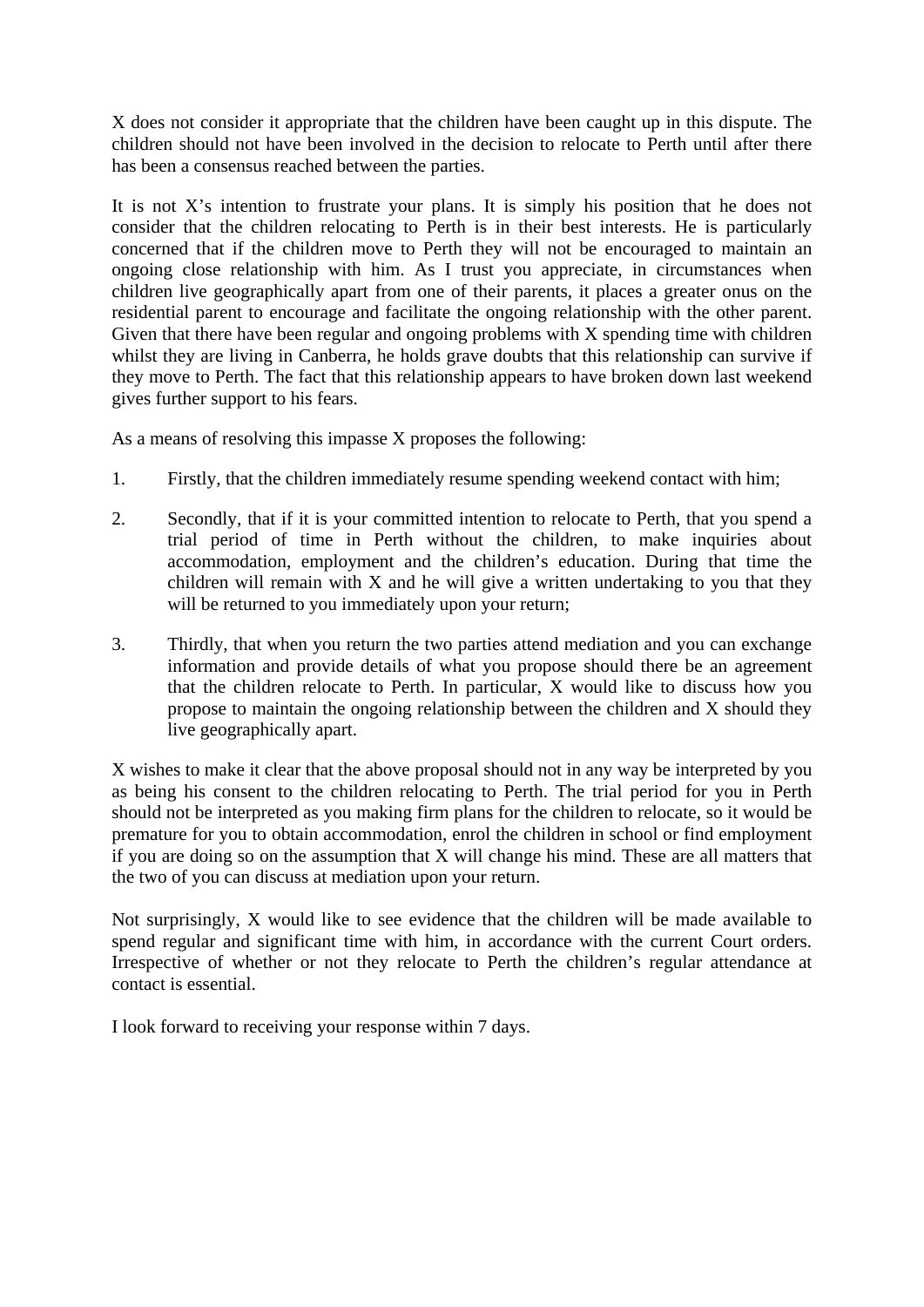# **AFFIDAVIT for contravention application**

## **Name of deponent:**

**Date sworn:** ……../……../…………

I, x of x in the Australian Capital Territory, , say on oath:

- 1. I am the Applicant father herein.
- 2. I make this Affidavit in support of my Contravention Application filed herewith.
- 3. I was born on x. I am a x .
- 4. The Respondent mother is x
- 5. X was born on x and is currently x years of age.

X and I began living together in approximately x. We have never been married. We separated permanently on x, although we were living separated under the one roof. We physically separated on x when X moved out of the family

home taking the children with her.

6. There are two children of the relationship, X born and X born ("the children").

- 7. Consent Orders were made by this Honourable court on x in relation to children's issues. A copy of the Consent Orders dated x is annexed hereto and marked with the letter **"A"**.
- 8. Although there have been times when X has not made the children available to me in accordance with the Consent Orders, in recent times the children have spent time with me as per the Consent Orders.
- 9. On x I received a letter from X informing me that she wished to relocate with the children to Perth, Western Australia. I do not consent to her relocating and I instructed my Solicitor to write to X confirming my position. Annexed hereto and marked with the letter "B"
- 10. After receiving the letter X immediately advised me that the children do not want to see me for contact.